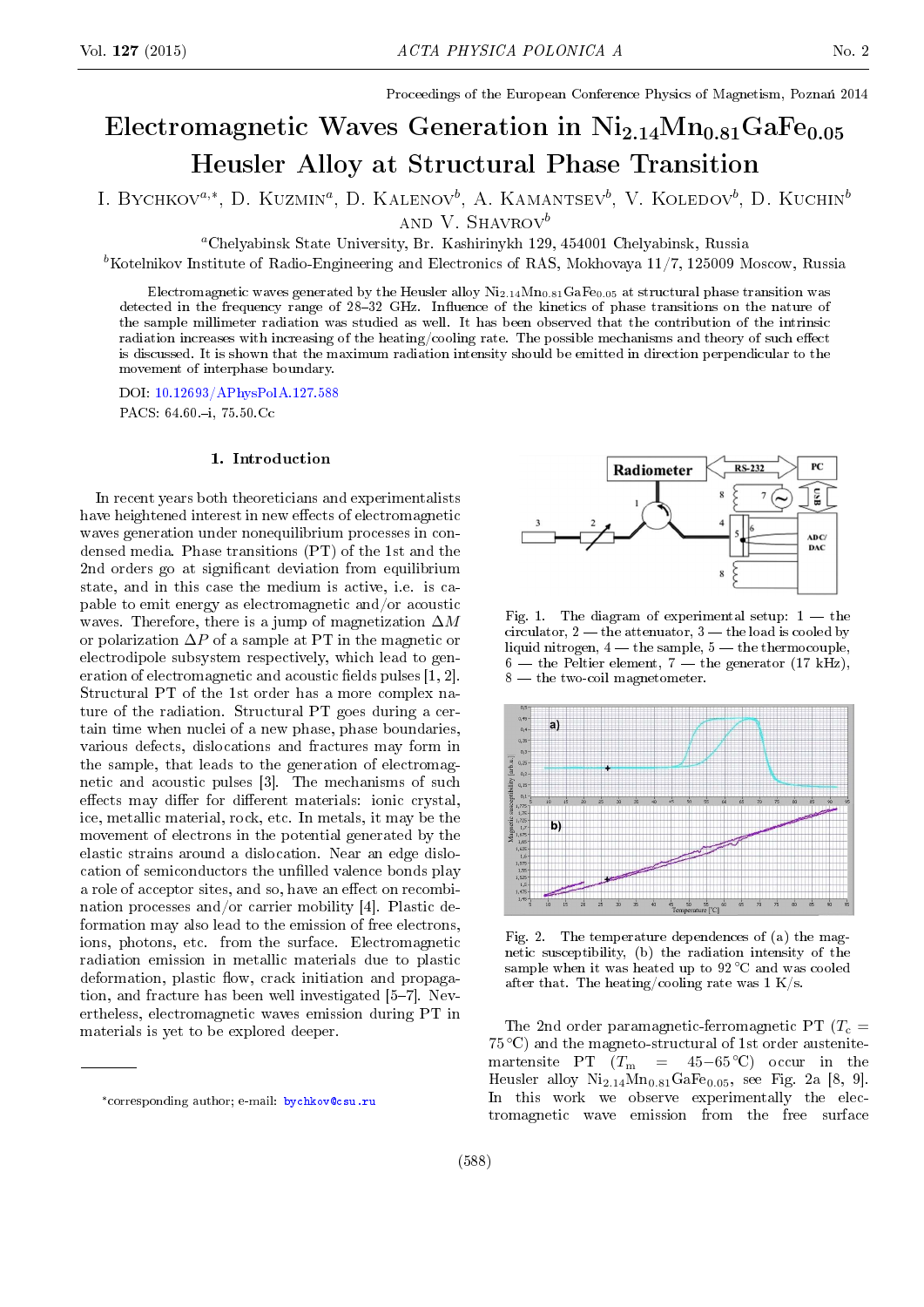of the  $Ni_{2.14}Mn_{0.81}GaFe<sub>0.05</sub>$  sample at the magnetostructural PT. We also discuss a possible mechanisms and theory of such effect.

### 2. Experiment

The ability to self-radiation of electromagnetic waves from the free surface of the sample Heusler alloy  $Ni_{2.14}Mn_{0.81}GaFe<sub>0.05</sub>$  has been experimentally investigated in the wavelength range of 8 mm. For the investigation of the sample radiation and to separate the contributions from radiation caused by the PT, and the contribution from the changes in the reflection coefficient of thermal radiation environment in the frequency-domain of 28-32 GHz, an original experimental setup has been developed (Fig. 1). It includes a Heusler alloy test sample as a plate with dimensions  $10 \times 10 \times 0.5$  mm with a temperature control system in the range from 0 to +100 $\degree$ C, magnetometer for registering the magnetic susceptibility of the sample in situ, heterodyne type radiometer (bandwidth  $28-32$  GHz) with the waveguide in direct contact with the sample, circulator, radiating load whose temperature can vary from room temperature to liquid nitrogen by attenuator. Miniature thermocouple was installed directly on the sample surface.

Analysis of the typical dependences of the radiometer signal (Fig. 2) shows that the radiation of the sample is a nonmonotonic function of temperature, and near the magneto-structural PT it has evident anomalies (at 53  $55^{\circ}$ C and  $62-64^{\circ}$ C), see Fig. 2b). The peaks of the radiation do not disappear when the temperature of the load increases from the nitrogen to the room temperature, Fig. 3. The nonmonotonic anomalies are visible very well. It proves that the external radiation reflected from the sample surface with different coefficients in different structural phases does not explain the registered radiometer peaks. Influence of the kinetics of PTs [10] on the nature of the sample millimeter radiation has been studied with the change in heating/cooling rate from 0.1 K/s to 10 K/s. It has been observed that the contribution of the intrinsic radiation increases with increase in the heating/cooling rate. It also confirms that the detected anomalies are associated with the intrinsic radiation of electromagnetic waves from the sample at the magneto-structural PT.

## 3. Possible mechanisms and theory

The structural PT occurs during a certain time. During this time embryos of new phase interphase boundary, multiple defects, dislocations and cracks can be formed in the sample, which also leads to the generation of electromagnetic pulses. All these defects are accompanied by the formation of inhomogeneous elastic deformations. At the structural PT existence of inhomogeneous deformation (for example, on the interphase boundary) leads to redistribution of the electron density near the defect  $\Delta n(z)$ . We will follow the works [11, 12] for calculation of this redistribution. Let us consider a model function of mechanical stress  $\sigma_{\text{M}}(z)$ :



Fig. 3. Temperature dependence of the radiation intensity of the sample at different positions of the attenuator. The heating/cooling rate was 2 K/s.

$$
\sigma_{\mathcal{M}}(z) = \begin{cases}\n0, & -\infty < z < 0, \\
\sigma_0 z/d, & 0 \leq z < d, \\
\sigma_0, & d \leq z < \infty.\n\end{cases}\n\tag{1}
$$

Here,  $\sigma$  is a parameter characterizing change in mechanical stress from one area to another,  $d$  is an effective length where change of  $\sigma_M(z)$  occurs. Such a function of mechanical stress describes transition between the regions of the material with different stress by the simplest way. Within the framework of model in which the state of the conduction electrons of an alloy is described by a single orbital nondegenerate band the strain created by mechanical stress can cause a band shift in energy. The Hamiltonian that includes such an effect has a form [11, 12]:

$$
H = \sum_{i\sigma} \left[\omega + SU\left(\mathbf{r}_{i}\right)\right] c_{i\sigma}^{+} c_{i\sigma} + \sum_{ij}^{\prime} \sum_{\sigma} \lambda_{ij}^{0} c_{i\sigma}^{+} c_{j\sigma}
$$

$$
+ 0.5 \sum_{i} K_{A} \Omega_{0} U^{2} \left(\mathbf{r}_{i}\right) + H_{\text{Coul}}. \tag{2}
$$

Here,  $c_{i\sigma}^{+}$  ( $c_{i\sigma}$ ) is the Fermi creation (annihilation) operator of an electron with spin  $\sigma$  in a localized Wannier state i;  $\omega$  is the energy that characterizes the position of the center of the electron band;  $\lambda_{ij}^0$  is the electron-mixing integral in an undeformed lattice; parameter S describes the shift of the conduction band during strain;  $K_A$  is the elastic stiffness of the lattice,  $\Omega_0$  is the initial volume of the unit cell;  $H_{\text{Coul}}$  is the Hamiltonian of the Coulomb electron-electron interaction.

To determine the strain parameter  $U(r)$  one has to use the condition of mechanical equilibrium  $\langle \partial H/\partial U(r)\rangle =$  $\sigma_{\text{M}}(z)V$ , where V is the volume of the crystal. The concentration of conduction electrons  $n(r)$  may be defined in the form  $n(r) = \sum_{\mathbf{k},\mathbf{k}',\sigma} \langle c_{\mathbf{k}\sigma}^+ c_{\mathbf{k}'\sigma} \rangle e^{-i(\mathbf{k}-\mathbf{k}')r}$ .

In general, the problem reduces to solving a system of five equations: for the concentration of conduction electrons, the electrostatic potential (the Poisson equation) that results from the electron-density change  $\Delta n(z)$  =  $n(z)-n_{0es}$  ( $n_{0es}$  is the mean concentration of electrons arriving at a lattice point, taking into account the electron strain interaction), the wave function of an electron in the neighborhood of a defect, the Green function, and